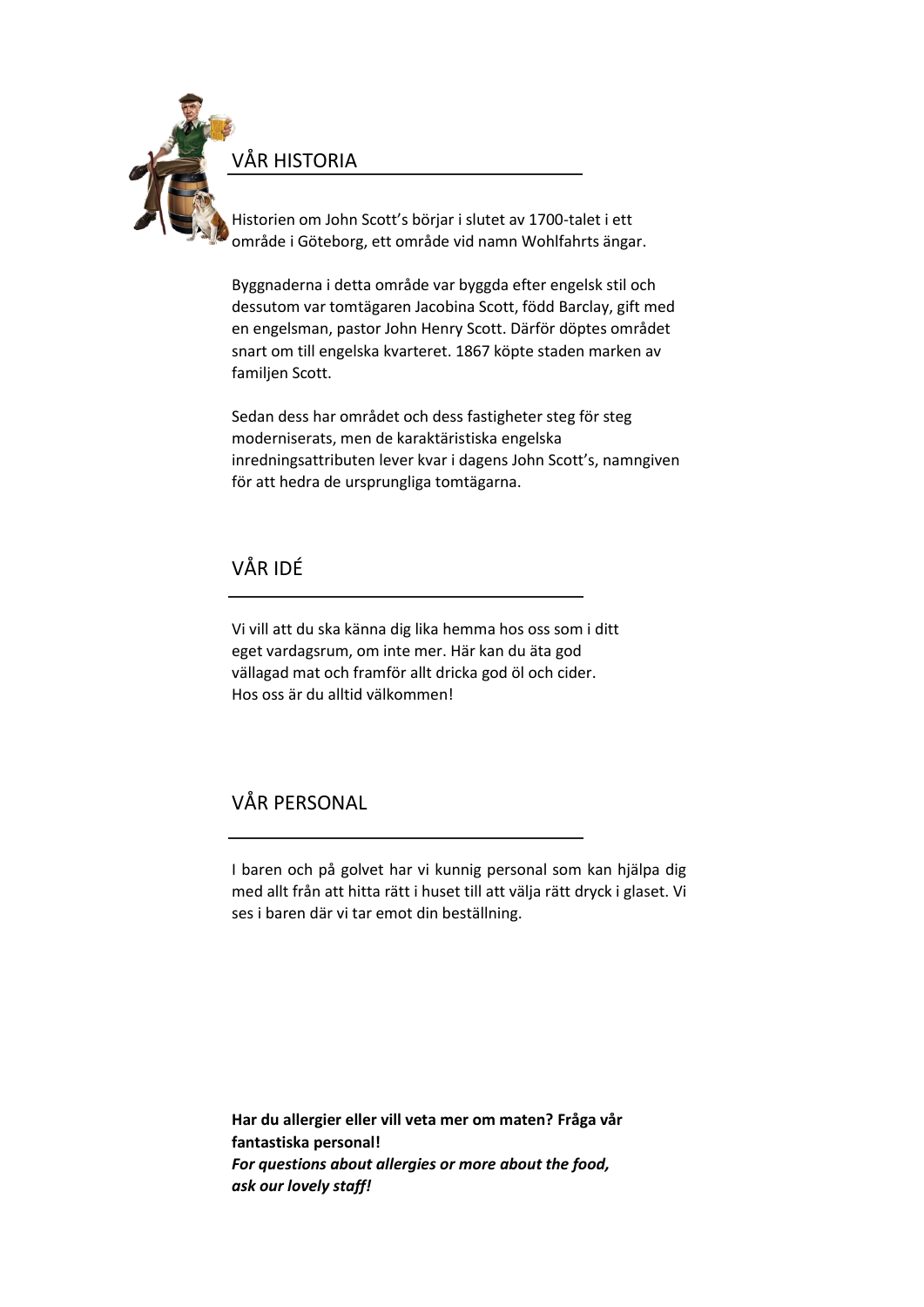Vegetarisk  $\bullet$  $\bullet$ Veganskt  $\bigcirc$ Laktosfritt Glutenfritt

# **SNACKS**

**CHIPS o o o o 55:-**

Pommes inkluderat en dippsås. *Potato chips including one dipping sauce.*

### **NACHOPLATE o o 89:-**

Nachos med smält ost och jalapeños. Serveras med guacamole, salsa och crème fraiche. *Nacho chips with melted cheese and jalapeños. Served with guacamole, salsa, and crème fraiche.* 

### **SNACK TRAY o o o 119:-**

Friterade lökringar, jordärtskocka och pimiento de padrones. Serveras med sirachamajonnäs och rostad vitlöksmajonnäs. *Deep fried onion rings, Jerusalem artichokes and pimentos de padrones. Served with siracha mayonnaise and roasted* 

*garlic mayonnaise.*

**CORN ON THE COB o o o o 55:-** Grillad majskolv med smör och friterad purjolök. *Grilled corn on the cob with butter and deep-fried leeks.*

#### EXTRAS

| <b>FRIED ONION RINGS</b>                                           | $45: -$ |
|--------------------------------------------------------------------|---------|
| PIMENTOS DE PADRONES                                               | $45: -$ |
| <b>FRIED JERUSALEM ARTICHOKES</b>                                  | $45: -$ |
| JALAPEÑOS                                                          | $10:-$  |
| PICKLED RED ONION                                                  | $10:-$  |
| AGED SWEDISH CHEESE                                                | $10:-$  |
| <b>BACON</b>                                                       | $10:-$  |
| DIPPING SAUCE                                                      | $10:-$  |
| Mayonnaise/Siracha mayo/Roasted garlic mayo/Truffle                |         |
| mayo/Herb- & Yoghurt dressing / Guacamole/Crème                    |         |
| Fraiche/Salsa/Tartar sauce/Mushy Corn with Truffle and             |         |
| Jalapeños                                                          |         |
| OBS! For vegan sauce choose any mayonnaise, salsa or<br>quacamole! |         |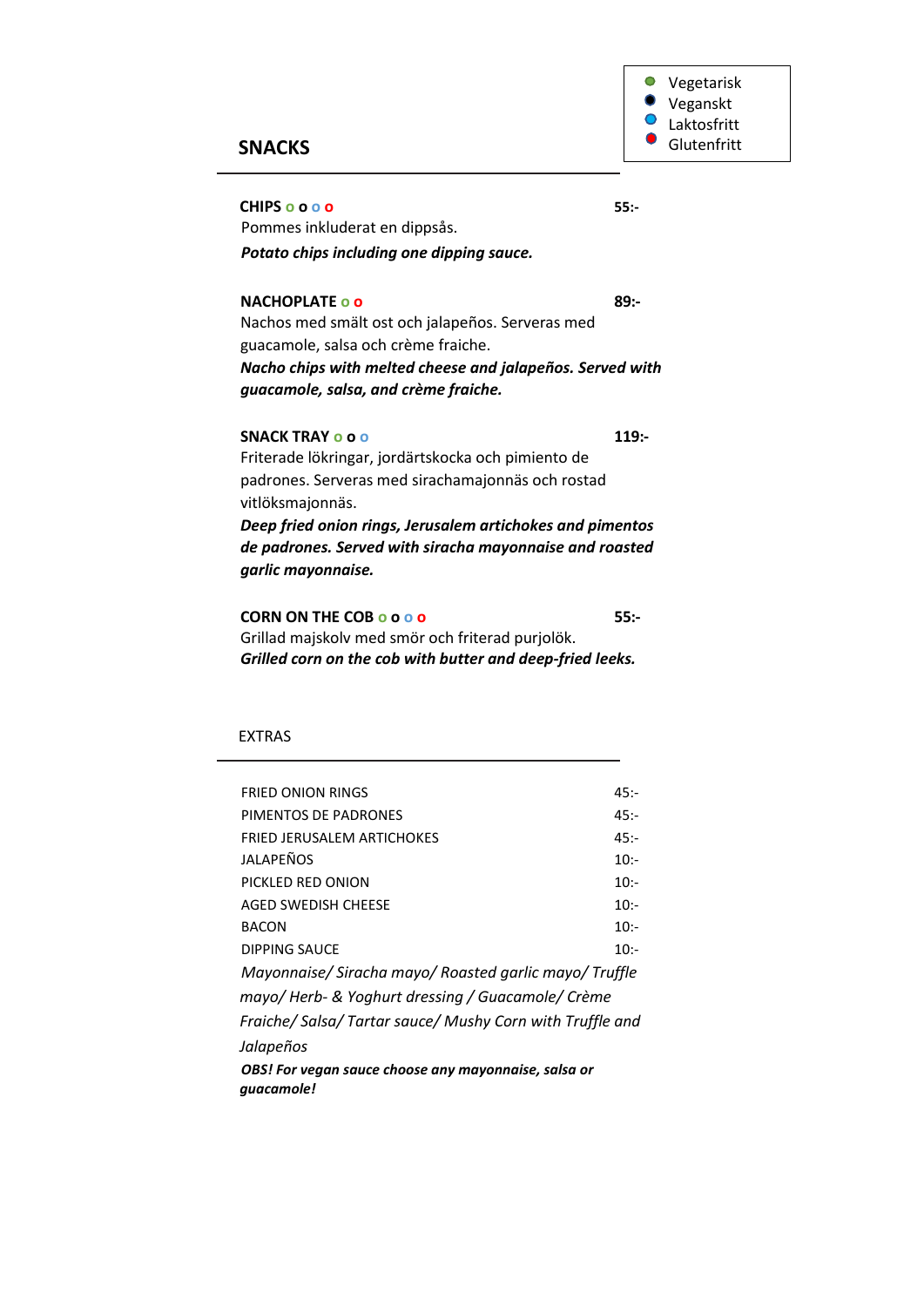

## **STARTERS**

#### **INSALATA CAPRESE o o 89:-**

Blandade tomater enligt säsong serverat med mozzarella, basilika och balsamico.

*Mixed tomatoes according to season, served with mozzarella, basil and balsamico.*

**GARLIC BREAD o o o** 59:-Ciabatta rostat med vitlök och persilja.

*Ciabatta toasted with garlic and parsley.*

## **ASPARAGUS TOAST 99:-**

Blancherad sparris på stekt vitt bröd med ruccola, toppat med bacon och parmesan. *OBS Går att få glutenfri Blanched asparagus on toasted white bread with arugula, topped with bacon and parmesan cheese. OBS Can be made gluten free*

#### **CARPACCIO o 129:-**

Carpaccio på nötinnanlår serverat med ruccola, pinjenötter, parmesan och rostad vitlöksmajonnäs. *Carpaccio of boneless beef inside with arugula, pine nuts, parmesan and roasted garlic mayonaise.*

#### **TOAST SKAGEN O** 99:-

Klassisk svensk skagenröra på stekt vitt bröd, toppad med regnbågslaxrom, rödlök, citron och dill. *OBS Går att få glutenfri Classic Swedish shrimp Skagen on toasted white bread, topped with rainbow trout roe, red onion, lemon, and dill. OBS Can be made gluten free*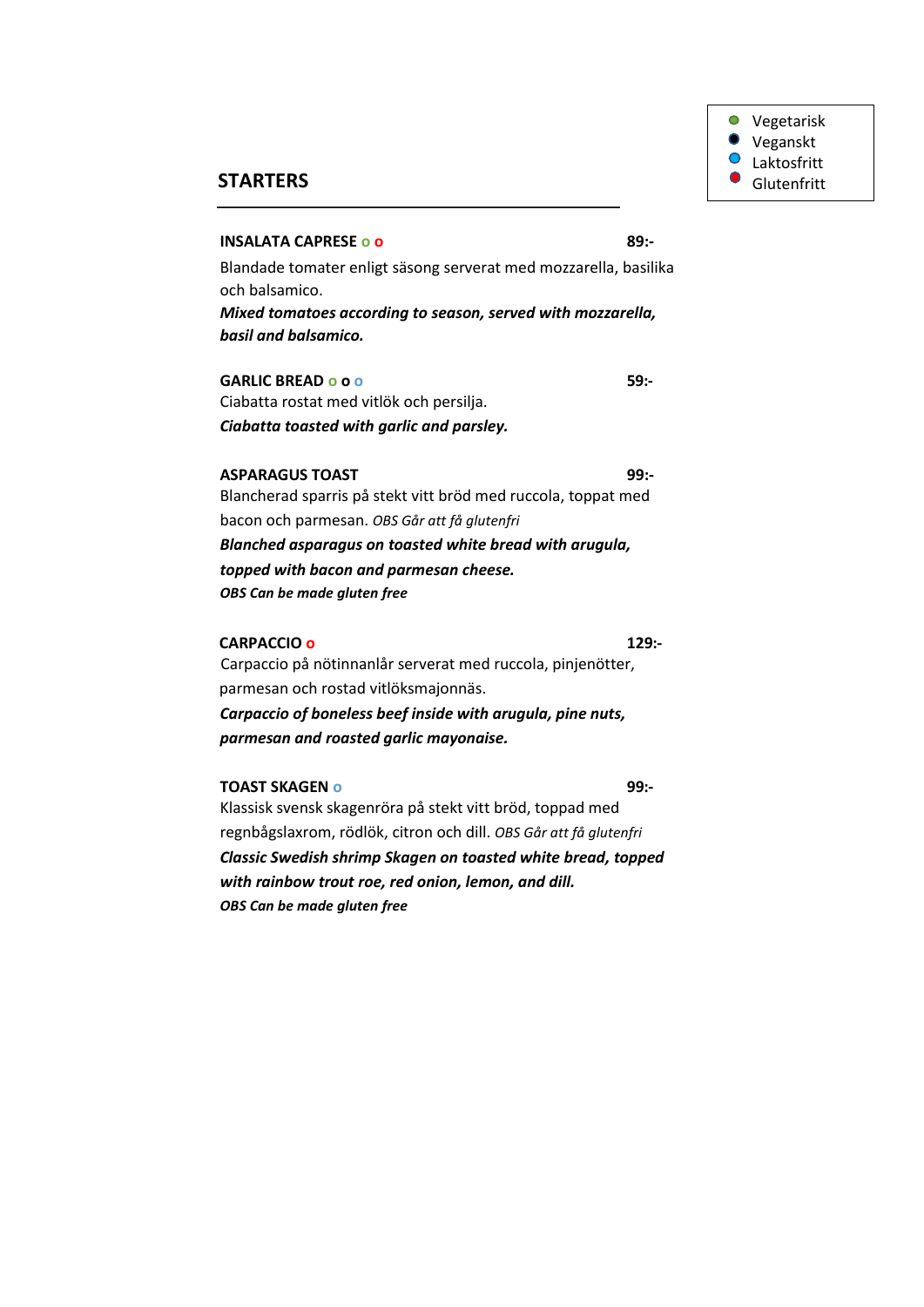## **MAIN COURSES**

### **JOHN SCOTT'S FISH AND CHIPS o 179:-**

Ölpanerad torsk med pommes, serveras med hemmagjord tartarsås, citron, syrad rödlök och ärtmash smaksatt med mynta. *Beer battered cod with chips, served with homemade sauce tartare, lemon, pickled red onion and mushy green pea with menthe.* 

#### **SUMMER SALAD (o) o**

Sallad med ört- & yoghurtdressing, ruccola, babyspenat, röd mangold, sparris, friterad purjolök, avokado, tomat och färskpotatis.

*Salad with herb- & yoghurt dressing, arugula, baby spinach, red mangold, asparagus, deep-fried leeks, avocado, tomatoes and new potatoes.*

Varmrökt lax och kapris **/** *Hot smoked salmon and capers* **199:-** Haloumi och granatäpple **/** *Halloumi and pomegranate* **169:-**

#### **GRILLED ENTRECÔTE 200g o 249:-**

Grillad entrecôte serverad med sparris, confiterade tomater, dragonsmör, pommes och majsröra med tryffel och jalapeños. *Grilled entrecôte served with asparagus, confit tomatoes, tarragon butter, chips and mushy corn with truffle and jalapeños.*

#### **SHRIMP SANDWICH o 199:-**

Handskalade räkor på rågbröd med sallad, kokt ägg, rödlök, gurka, citron och majonnäs.

*Hand peeled shrimps on rye bread with salad, boiled egg, red onion, cucumber, lemon and mayonnaise.*

## **OVENBAKED CELERIAC o o o o 159:-**

Bakad rotselleri med röd quinoa, mixsallad, sparris, pimentos de padrones, apelsin och rostad vitlöksmajonnäs.

*Ovenbaked celeriac with red quinoa, mixed salad, asparagus, pimentos de padrones, orange and roasted garlic mayonnaise.*

### **TARRAGON MARINATED CHICKEN o 179:-**

Grillad majskycklingfilé marinerad i dragon, serveras med röd quinoa, mixsallad, cofiterade tomater, grillad majskolv samt ört- & yoghurtdressing.

*Grilled corn-fed chicken served with red quinoa, mix salad, confit tomatoes, corn on the cob and herb- & yoghurt dressing.*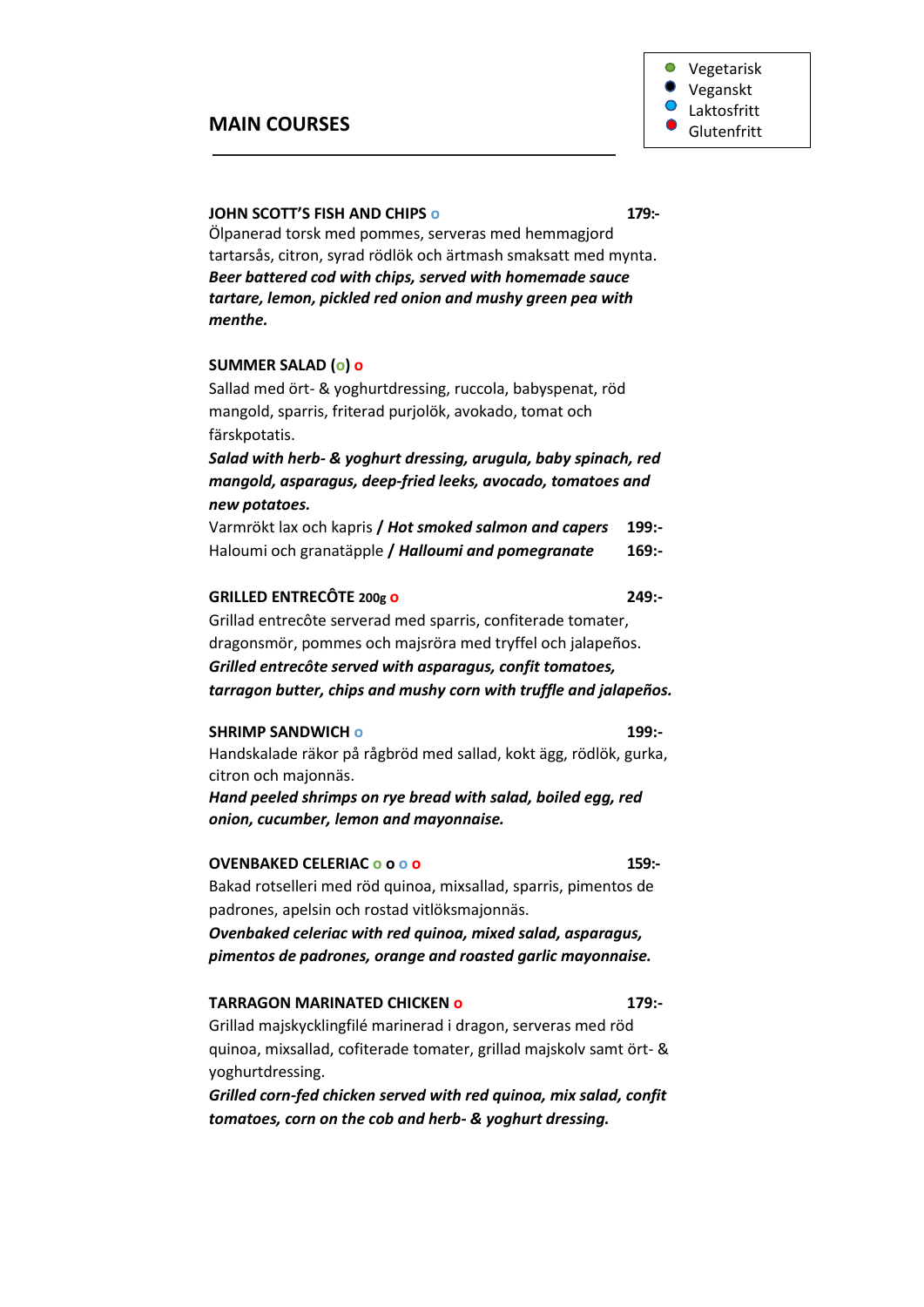

### **JOHN SCOTT'S BURGER 160g o 159:-**

Hamburgare gjord på 100% svenskt högrev med prästost, bacon, sallad, tomat, och syrad rödlök. Serveras med pommes, tryffelmajonnäs och sirachamajonnäs.

*Chuck burger made from 100% Swedish beef with matured Swedish cheese, bacon, lettuce, tomatoes, and pickled red onion. Served with chips, truffle mayonnaise and siracha mayonnaise.*

#### **VEGAN BURGER o o o o 99:-**

Vegansk soyaburgare med sallad, tomat och syrad rödlök. Serveras med pommes och sirachamajonnäs.

*Vegan soy burger with salad, tomatoes and pickled red onion. Served with chips and siracha mayonnaise.*

### **CHICKEN BURGER o 119:-**

Kycklingburgare med sallad, tomat och majsröra med tryffel och jalapeños. Serveras med pommes och sirachamajonnäs. *Chickenburger with salad, tomatoes and mushy corn with truffle and jalapeños. Served with chips and siracha mayonnaise.*

#### **HALLOUMI BURGER o o 109:-**

Haloumiburgare med sallad, tomat och syrad rödlök. Serveras med pommes och sirachamajonnäs.

*Halloumi burger with salad, tomatoes and pickled red onion. Served with chips and siracha mayonnaise*

*OBS!* **o** *Kan serveras med glutenfritt bröd.*

*OBS!* **o** *Can be served with gluten free bread.*

# **EXTRAS**

| <b>EXTRA PATTY</b>                                              | 55:     |  |
|-----------------------------------------------------------------|---------|--|
| <b>FRIED ONION RINGS</b>                                        | $45: -$ |  |
| PIMENTOS DE PADRONES                                            | $45: -$ |  |
| <b>FRIED JERUSALEM ARTICHOKES</b>                               | $45: -$ |  |
| JALAPEÑOS                                                       | $10: -$ |  |
| PICKLED RED ONION                                               | $10:-$  |  |
| <b>AGED SWEDISH CHEESE</b>                                      | $10:-$  |  |
| <b>BACON</b>                                                    | $10:-$  |  |
| DIPPING SAUCE                                                   | $10:-$  |  |
| Mayonnaise/ Siracha mayo/ Roasted garlic mayo/ Truffle mayo/    |         |  |
| Herb- & Yoghurt dressing/ Guacamole/ Crème Fraiche/ Salsa/      |         |  |
| Tartar sauce/ Mushy Corn with Truffle and Jalapeños             |         |  |
| OBS! For vegan sauce choose any mayonnaise, salsa or guacamole! |         |  |